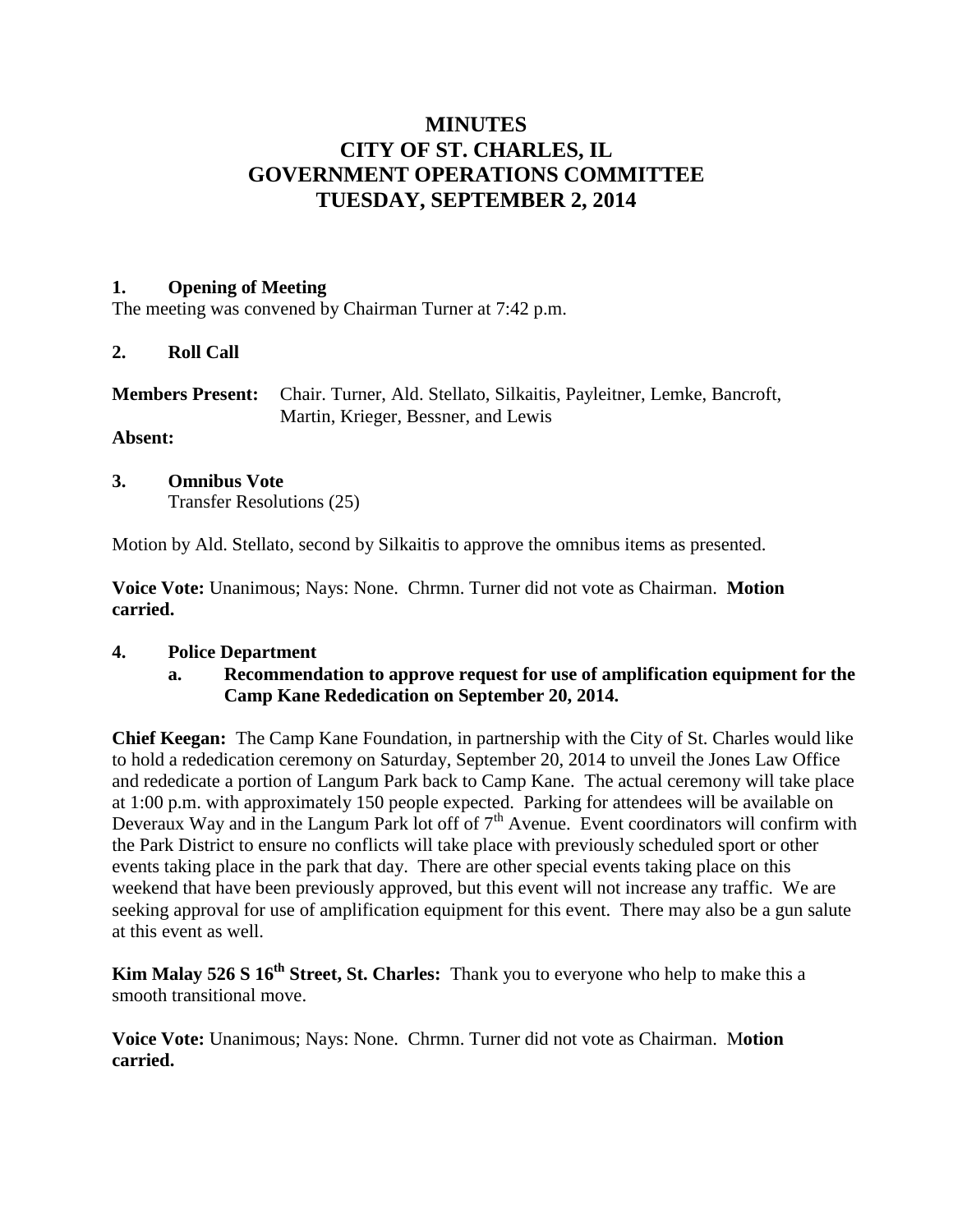#### **5. Finance Department**

**a. Recommendation to approve a Resolution Authorizing the Director of Finance to Execute a Global Treasury Management Services Master Agreement with BMO Harris Bank.**

**Julie Herr:** As mentioned previously at the P&D meeting last month, the lock box system does have a cost associated with it, and based on what we are estimating the usage to be, it could be approximately \$2,100 a month. However, as I explained the benefit to be gained from a lock box system will outweigh the costs. So therefore to conclude, we are requesting the recommendation to City Council to authorize the Director of Finance to execute a Global Treasury Management Services Master Agreement with BMO Harris Bank.

**Chrmn. Turner:** Is there going to be an upper limit to what we pay them – are we going to have a fixed cost or not?

**Julie:** It's a per-unit cost, so it depends on the volume that goes through the lock box system. We don't know how many are going to be process at this point, but we are trying to push other avenues as far as direct deposit and other things that have an instant into our bank account; but again they are giving us a fixed unit price and that depends on the volume of what the actual costs will be.

**Ald. Payleitner:** Are they going to be handling the on-line payments as well?

**Julie:** They do some on-line. We have a service we do ourselves, we also have a direct deposit through Harris Bank, and they do receive some on-line payments directly into Harris. It's not just a lock box that's covered in the agreement; it's the other services they've provided to us in the past too. This is nothing new; this is just the new part of it that we have to enter into an agreement on. Everything else was existing before.

Motion by Ald. Stellato, second by Bessner to recommend approval of a Resolution Authorizing the Director of Finance to Execute a Global Treasury Management Services Master Agreement with BMO Harris Bank.

**Roll Call:** Ayes: Bancroft, Martin, Krieger, Bessner, Lewis, Stellato, Silkaitis, Payerleitner, Lemke; Nays: None. Chrmn. Turner did not vote as Chairman. M**otion carried.**

## **b. Presentation update regarding City's Financial Results for July 2014 – Information Only.**

**Chris Minick:** Enclosed are the financial reports as of July 31, 2014 that represents the end of the first quarter of the City's fiscal year. Although it is early in the year, we do see some trends emerging. Some of these trends are very beneficial to the City while others are going to bare more scrutiny and are going to necessitate that we keep an eye on them as we go through this fiscal year to make sure that we don't need to take any other measures to improve our financial performance. In terms of the positive trends, we see primarily in the General Fund revenues our sales taxes are rebounding quite nicely as compared to where they were this time last year. They are up 3% and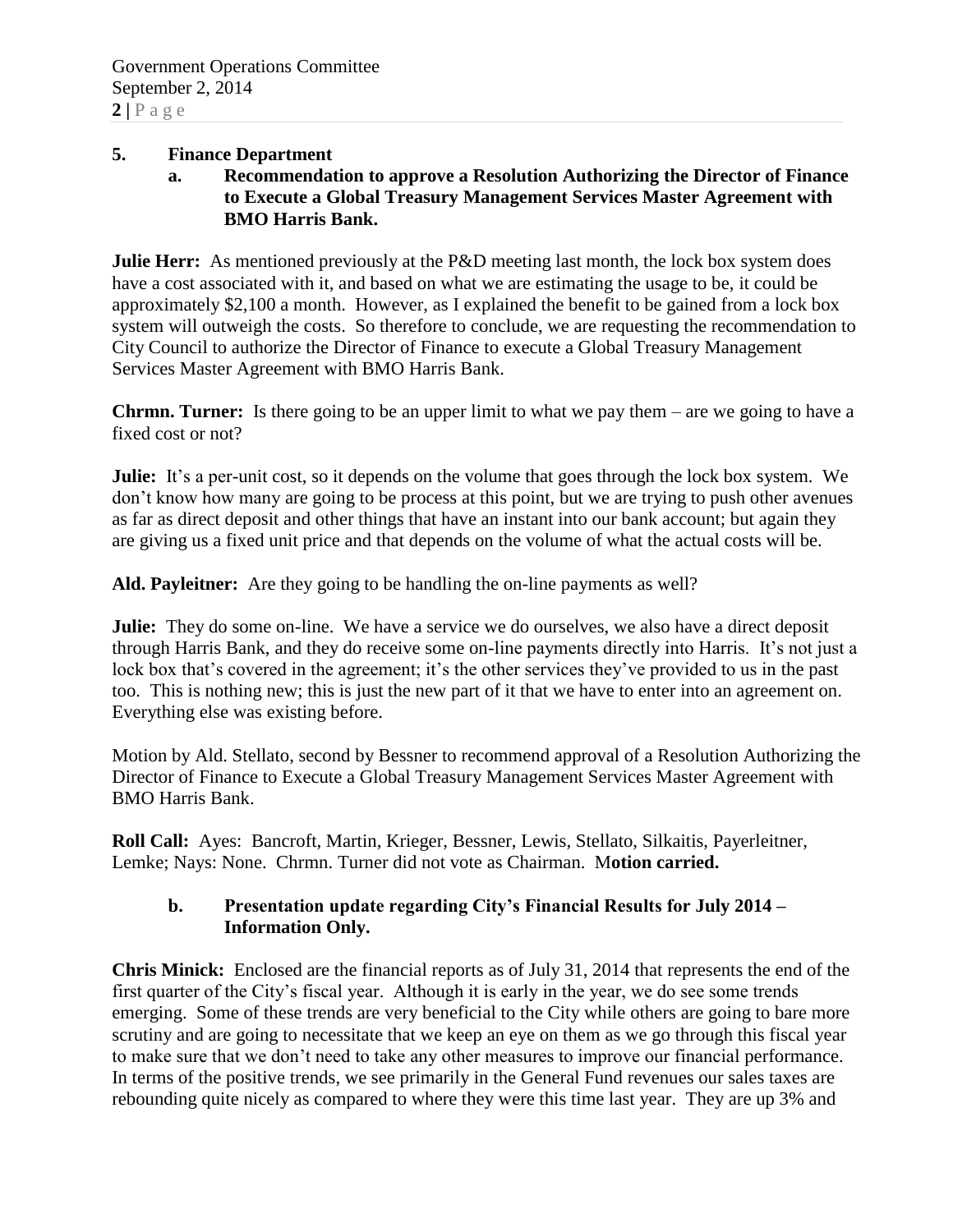Government Operations Committee September 2, 2014  $3|P \text{ age}$ 

that primarily has to do with the word getting out that the east side is very open and accessible again. We've seen quite a bit of traffic, in a good way, at the cash registers of the retailers. Also in terms of the General Fund revenues, we are going to continue to keep an eye on some of the smaller revenue streams within the fund, such as, the income tax, hotel, alcohol, and telecommunications taxes. Right now those items are trending lower than we liked them to and are trending lower than we projected initially; but its early in the fiscal year and they do tend to lag a little bit.

General Fund Expenditures: We are seeing the effects of the budget add for the roadway salt; the increase in both the quantity and the cost for the salt we are going to purchase this year. Other than that the expenses are good overall in terms of this fund.

Electric Fund: We are seeing these initial results being impacted by the weather conditions we've experienced this summer. It's been a cooler summer and we've seen that in some of the financial performances of the utilities. The Electric Fund is trending above budget right now. The expenses are trending below budget as well as our power purchases. When you combine these trends we are looking at a project cash base surplus of \$850K for this fund at this point.

Water Fund: This is trending below budget at this time as well. Our expenditures are in line with the budget and that is creating a small deficit over and above of what we anticipated when we passed the budget in April 2014. Also there is a significant amount of capital improvements and debt proceeds that are anticipated this year primarily due to the water tower project as well as the replacement of the North 5<sup>th</sup> Avenue waterline which are the two major capital projects in this fund this year.

Wastewater Fund: Due to the fact that the water bills are lower than anticipated; our wastewater revenues depend on those water billings so we are also seeing the revenues below budget within the Wastewater Fund. Expenditures are trending above budget. The main reason is a timing difference in the payment for the IEPA permit. It's currently not on our account but we expect this to reverse over the upcoming months as we get into the August/September results. With the trends in the Wastewater Fund we are looking at a cash base deficit in terms of the projections at this point.

**Chrmn. Turner:** Our defect has gone from \$900K to \$1.2M and is most of that salt?

**Chris:** About 2/3 of that is related to the sale increase.

**Chrmn. Turner:** Is there any one thing that stands out as to why we have another \$100K in the deficit? We have some unbudgeted items that we've passed this year?

**Chris:** There is a combination of some of the under-performance of the revenue streams that I spoke of earlier as well as some of those additions and expenditures in terms of not being budgeted as well. The unbudgeted expenses do come out of the reserved account and do increase the deficit or have an impact on the financial performance.